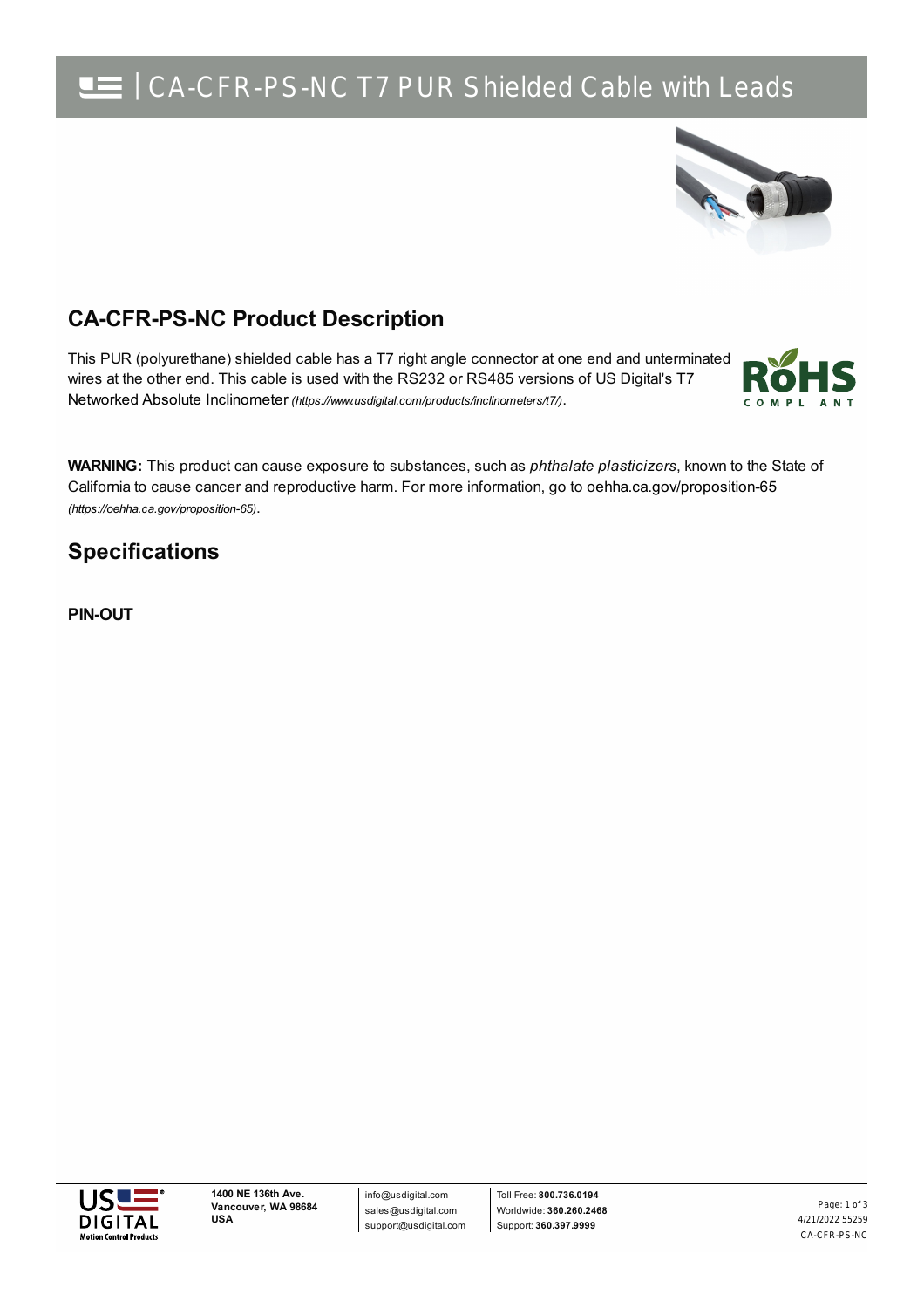# | CA-CFR-PS-NC T7 PUR Shielded Cable with Leads



| <b>PIN</b> | <b>COLOR</b> | <b>DESCRIPTION</b> |
|------------|--------------|--------------------|
|            | Shield       | Shield             |
| 2          | Red          | +VCAN              |
| 3          | <b>Black</b> | Ground             |
| 4          | White        | TXD / BUS+         |
| 5          | <b>Blue</b>  | RXD / BUS-         |



**1400 NE 136th Ave. Vancouver, WA 98684 USA**

info@usdigital.com sales@usdigital.com support@usdigital.com

Toll Free: **800.736.0194** Worldwide: **360.260.2468** Support: **360.397.9999**

4/21/2022 55259 CA-CFR-PS-NC Page: 2 of 3